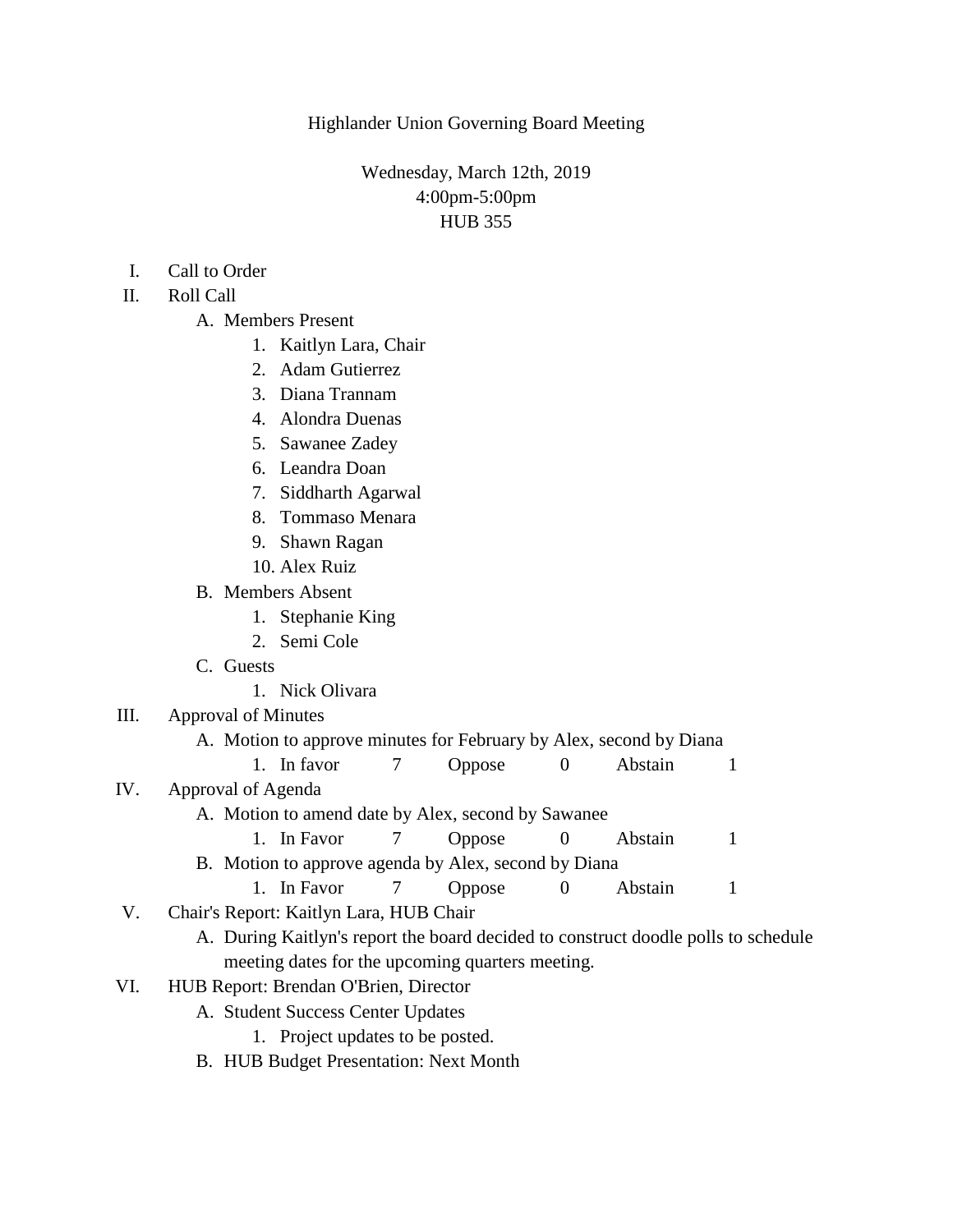- 1. Brendan is waiting on facilities for for pricing adjustments, but will present the budget at the April meeting. There will also be one more finance subcommittee meeting before as to make minor adjustments and choose which capital projects to pursue. Brendan added that we should be checking our emails for updates regarding the presentation.
- 2. Alondra Came

# VII. Food Service Report

A. Chronic Tacos will offer a Halal option as requested by the student who represented MESC in December's meeting. The board also requested that we contact the student to assure him that we heard his concern and are keen on offering food accommodations through Cedric's work in dining.

### VIII. Public Forum

- A. N/A
- IX. Subcommittee Report
	- A. Kaitlyn is planning on meeting in the finance subcommittee to finalize the budget before April's meeting so that Brendan will be able to present the budget for fiscal year 19-20.
- X. New Business
	- A. Advanced Reservations Discussion(1 or 2 years out).
		- 1. The board discussed whether or not to change the dates in which people people are allowed to reserve up to two years out. Organizations have requested to book two years ahead of time so that they can secure their agenda. Spring has already been booked all the way through, so the HUB decided that we should be saving space for student organizations since the purpose of a union building is to serve the entirety of the campus. Since the HUB is regularly fully booked conversation arose regarding an eventual addition of the HUB. An additional space would allow us to accommodate for more students and would fix the issue of diminishing space available for students.
	- B. Fee Waivers in FY 19-20 (Cap for departmental events? Other approach?)
		- 1. The HUB annually spends approximately \$27,000 in fee waivers, so conversation was had proposing possible requirements for fee waivers. The HUB wants to continue to extend waivers for student organizations, but may begin to apply fees to campus organizations to save money and allocate funds towards students who are paying into the building. The HUB has decided to put fee waivers on hold and will finalize policy by May of 2019.
	- C. Fee Waivers and Advanced Reservation Requests
		- 1. Fee waivers are currently on hold, but the HUB still pushed the Advanced Reservations forward as they decided to approve them.